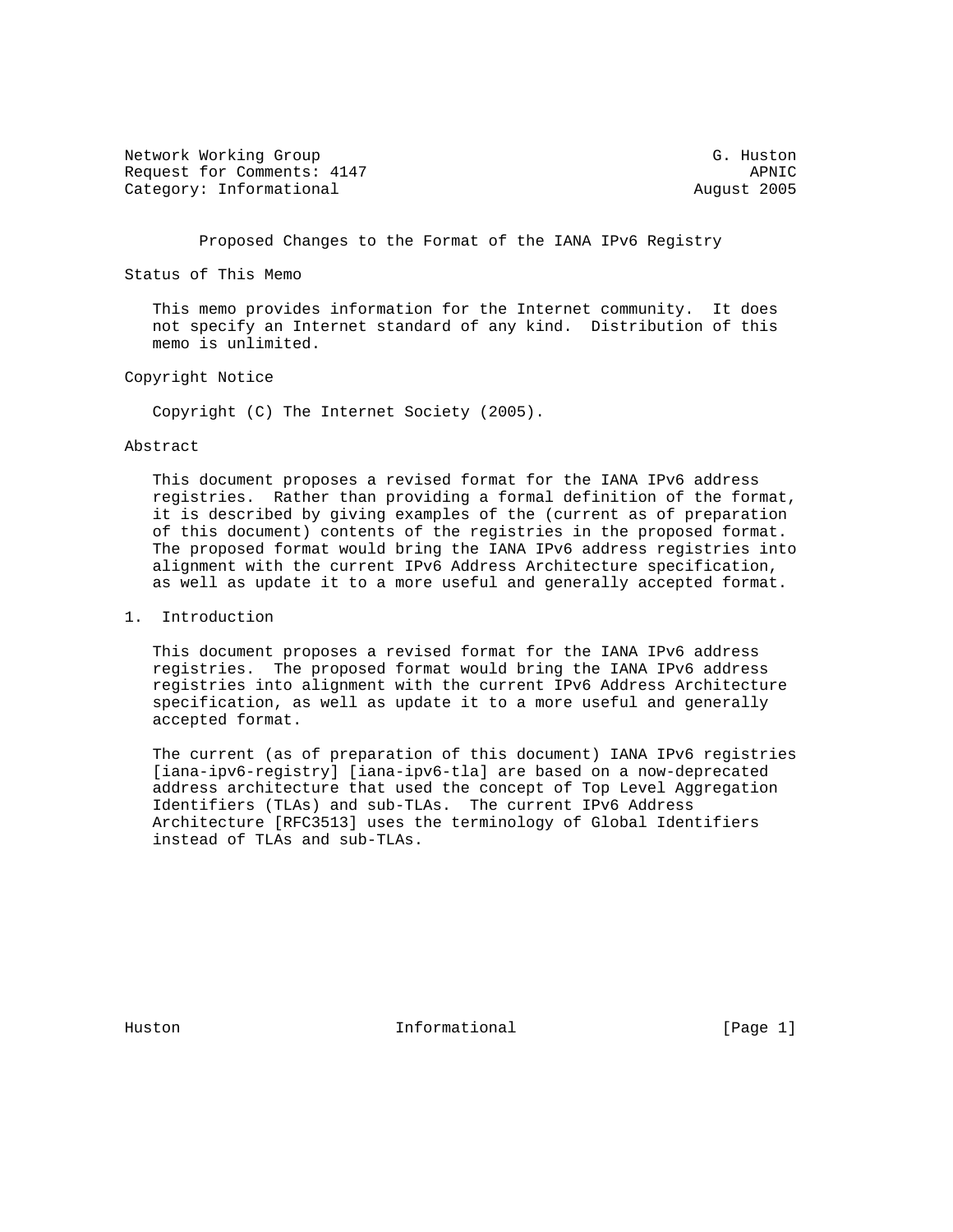## 2. IPv6 Address Registry

 The proposed format for the IPv6 address registry is indicated by example, using the registry state that is current as of preparation of this document, in Figure 1. The registry explicitly notes which entity is placing a reservation on an address block and notes the defining RFC document for each allocation.

 The proposed format of the registry is a title line, the date of the last change to the registry, the registry in a tabular format, notes and references.

 The table uses 4 columns. Within the table, the first column contains an IPv6 address prefix, using a hexadecimal notation of the address prefix and a prefix length. There are no overlapping address blocks in the first column, and the set of address blocks in the registry spans the entire IPv6 address space. The second column denotes the current disposition of the address block, using notation derived from the defining RFC document. The third column contains a reference to the RFC that describes the current disposition of the address block. The fourth column uses numeric footnote notation to reference any additional text associated with the address block.

 The notes in the registry may include a summary of previous disposition status values associated with an address block, as this summary is specifically not included in the registry table. The notes are numbered sequentially.

 The reference section uses a conventional citation format. The references include documents referenced in the registry table and documents referenced in the notes.

-----------------------------------------------------

INTERNET PROTOCOL VERSION 6 ADDRESS SPACE

[last updated 13 January 2005]

| IPv6 Prefix | Allocation       | Reference      | Note              |
|-------------|------------------|----------------|-------------------|
|             |                  |                |                   |
| 0000::/8    | Reserved by IETF | RFC3513        | [1]               |
| 0100::/8    | Reserved by IETF | <b>RFC3513</b> |                   |
| 0200::/7    | Reserved by IETF | RFC4048        | $\lceil 2 \rceil$ |
| 0400::/6    | Reserved by IETF | <b>RFC3513</b> |                   |
| 0800::/5    | Reserved by IETF | <b>RFC3513</b> |                   |
| 1000::/4    | Reserved by IETF | RFC3513        |                   |
| 2000::/3    | Global Unicast   | <b>RFC3513</b> | $\lceil 3 \rceil$ |
| 4000::/3    | Reserved by IETF | <b>RFC3513</b> |                   |
|             |                  |                |                   |

Huston **Informational Informational** [Page 2]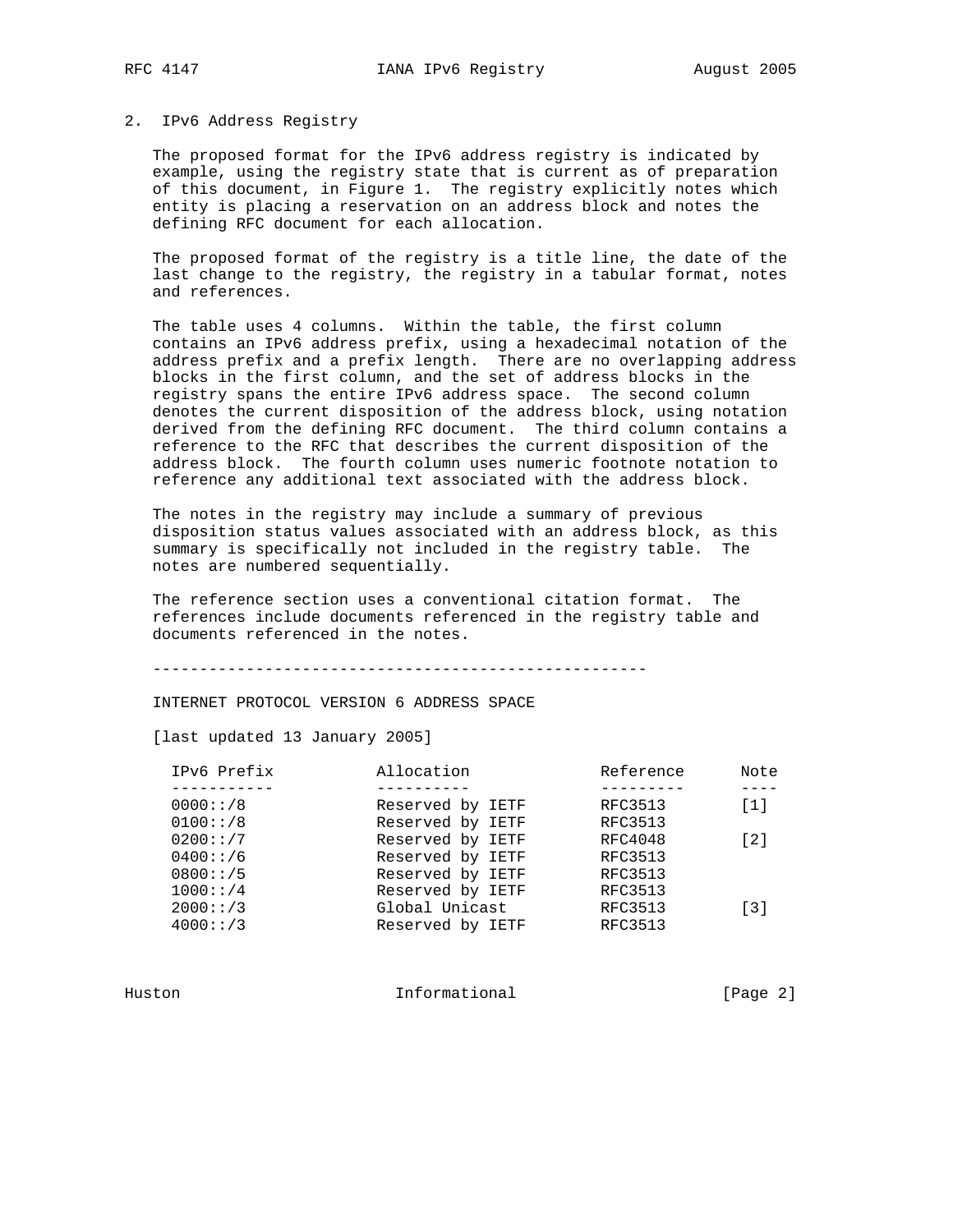| 6000::/3  | Reserved by IETF   | <b>RFC3513</b> |
|-----------|--------------------|----------------|
| 8000::/3  | Reserved by IETF   | RFC3513        |
| A000::/3  | Reserved by IETF   | <b>RFC3513</b> |
| C000::/3  | Reserved by IETF   | RFC3513        |
| E000::/4  | Reserved by IETF   | RFC3513        |
| F000::/5  | Reserved by IETF   | <b>RFC3513</b> |
| F800::/6  | Reserved by IETF   | RFC3513        |
| FA00:!/7  | Reserved by IETF   | RFC3513        |
| FC00::/7  | Reserved by IETF   | <b>RFC3513</b> |
| FE00::/9  | Reserved by IETF   | <b>RFC3513</b> |
| FE80:'/10 | Link Local Unicast | <b>RFC3513</b> |
| FEC0:'/10 | Reserved by IETF   | RFC3879<br>[4] |
| FF00::/8  | Multicast          | RFC3513        |
|           |                    |                |

Notes:

- [0] The IPv6 address management function was formally delegated to IANA in December 1995 [RFC1881].
- [1] The "unspecified address", the "loopback address", and the IPv6 Addresses with Embedded IPv4 Addresses are assigned out of the 0000::/8 address block.
- [2] 0200::/7 was previously defined as an OSI NSAP-mapped prefix set [RFC1888]. This definition has been deprecated as of December 2004 [RFC4048].
- [3] The IPv6 Unicast space encompasses the entire IPv6 address range with the exception of FF00::/8. [RFC3513] IANA unicast address assignments are currently limited to the IPv6 unicast address range of 2000::/3. IANA assignments from this block are registered in the IANA registry: iana-ipv6-unicast address-assignments.
- [4] FEC0::/10 was previously defined as a Site-Local scoped address prefix. This definition has been deprecated as of September 2004 [RFC3879].

References:

- [RFC1881] The IAB and IESG, "IPv6 Address Allocation Management", RFC 1881, December 1995.
- [RFC1888] J. Bound et al, "OSI NSAPs and IPv6", RFC 1888, August 1996.
- [RFC3513] R. Hinden and S. Deering, "IP Version 6 Addressing Architecture", RFC 3513, April 2003.

Huston Informational [Page 3]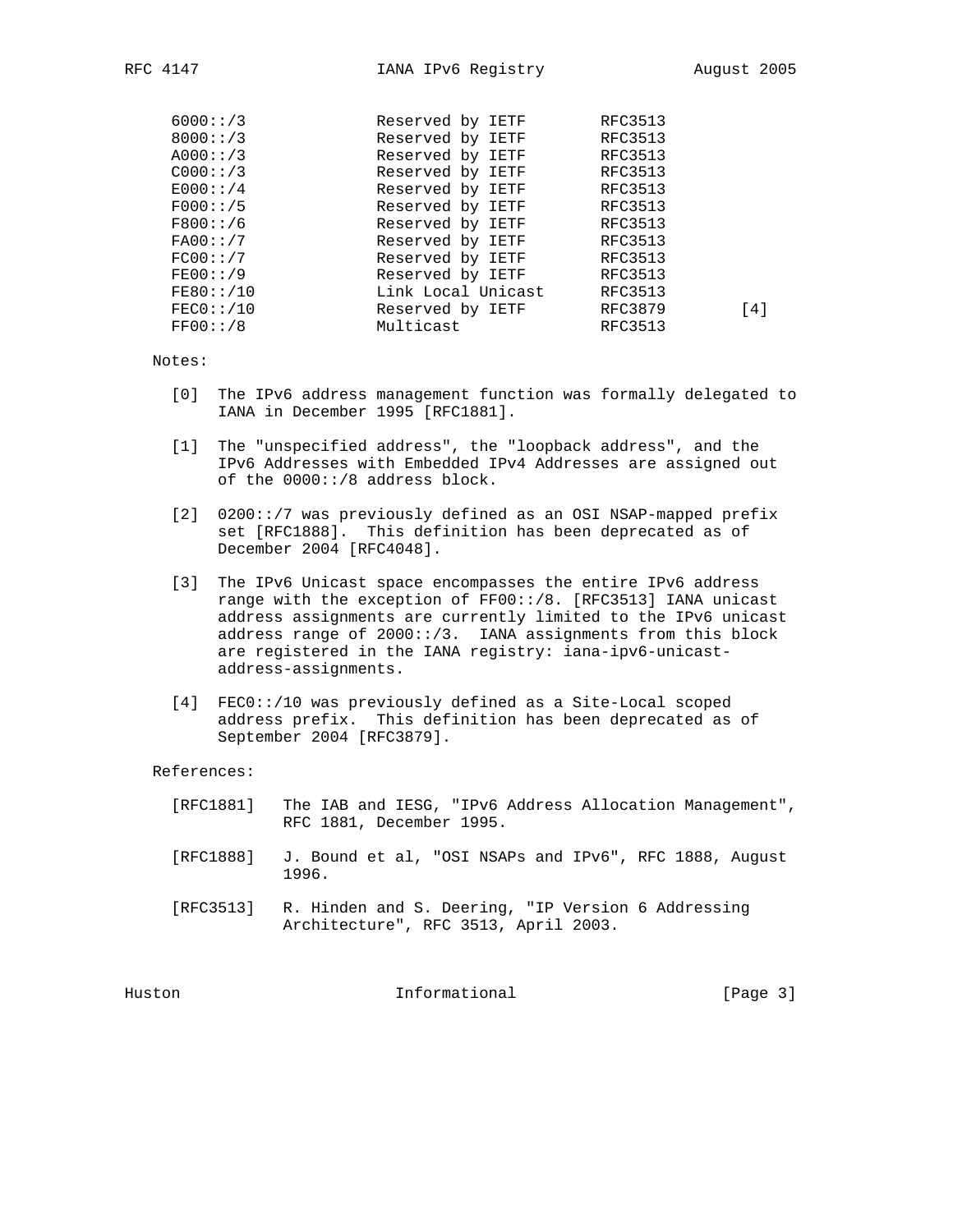- [RFC3879] C. Huitema and B. Carpenter, "Deprecating Site Local Addresses", RFC 3879, September 2004.
- [RFC4048] B. Carpenter, "RFC 1888 Is Obsolete", RFC 4048, April 2005.

-----------------------------------------------------

## Figure 1

- 2.1. Notes on Proposed Format Changes to the Registry
	- o The textual preamble at the start of the registry has been removed, in deference to the use of standard IPv6 prefix notation in the registry.
	- o Binary prefix notation has been replaced by standard IPv6 prefix hexadecimal notation, and the fraction of address space column has been replaced with the reference to the relevant RFC that defines the disposition of the address block. Footnote references are also displayed in a consistent fashion.
	- o The terminology "Unassigned" has been replaced by the more precise phrase "Reserved by IETF", indicating the body that has the token to permit reassignment of the status of this address block.
	- o The "Formerly Site-Local" entry in the body of the registry has been replaced with an explicit reference to deprecation. A similar treatment is proposed for  $0200::/8$ , although the RFC number for the deprecation document has yet to be assigned. There is a distinction drawn between the current status of a registry and the set of registry actions that have lead to the current state. The registry table describes the current status of the registry, while the text footnotes are used to describe the set of transactions leading to the current state, including any former states.
	- o Annotations that are references to footnotes are included in the registry in a separate column.
	- o The text commentary on unicast, multicast and anycast addresses has been removed, as there is no distinction between anycast and unicast addresses and multicast addresses are explicitly flagged in the registry.

Huston **Informational Informational** [Page 4]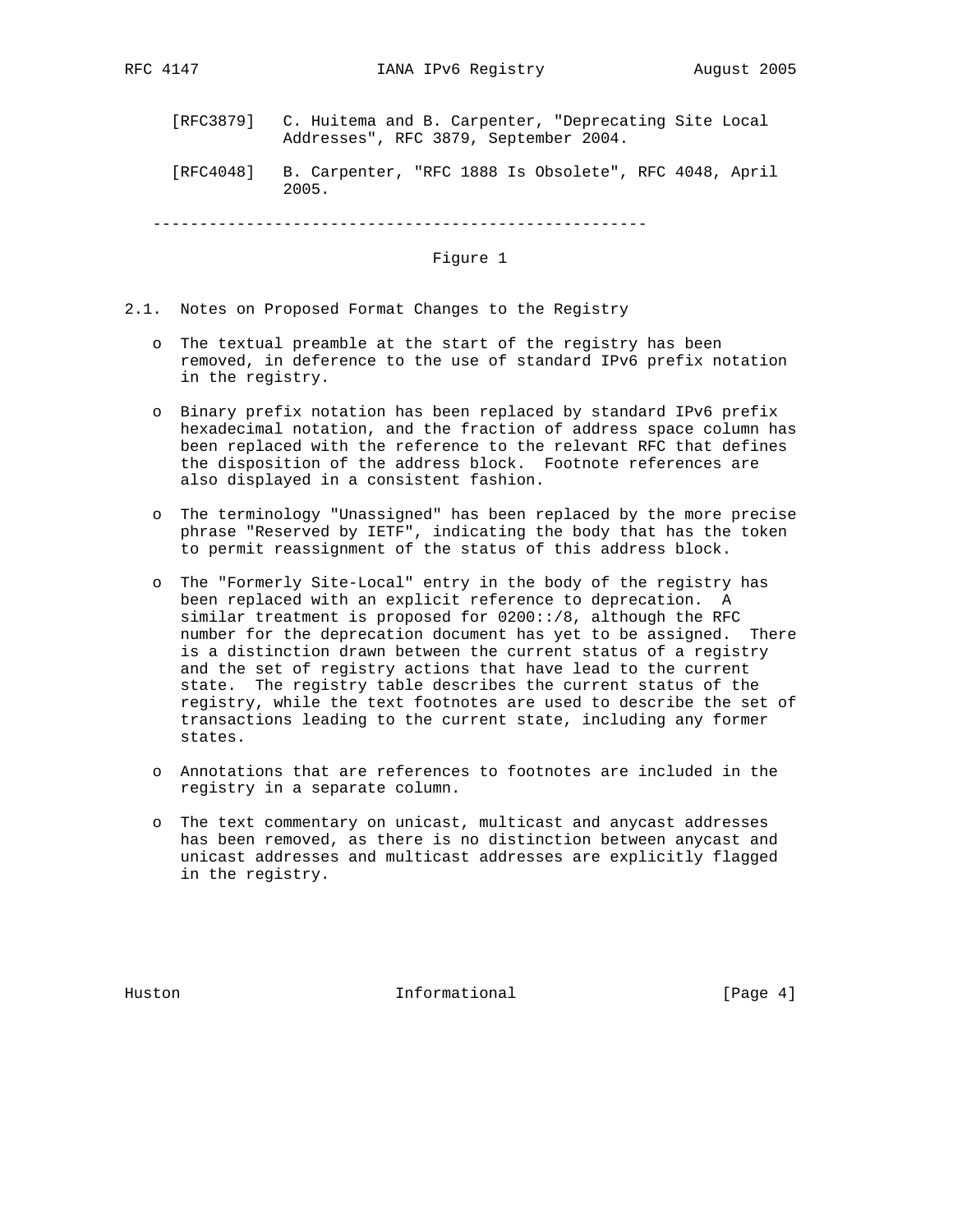- o A note and a corresponding reference to RFC1881 was added to record the formal delegation of the IPv6 address management function to IANA.
- 3. Global Unicast IPv6 Address Registry

 The proposed registry format for Global Unicast IPv6 address block allocations is indicated by example, using the registry state that was current as of preparation of this document, in Figure 2. The registry notes the current allocations, and does not include any notation of intended future allocations or reservations. All address space not listed in this registry forms the IANA unallocated address pool, to be allocated by IANA as per the prevailing address allocation policies.

 The proposed format of the registry is a title line, the date of the last change to the registry, the registry in a tabular format, notes and references.

 The table uses 4 columns. Within the table, the first column is an IPv6 address prefix, using a hexadecimal notation of the address prefix and a prefix length. There are no overlapping address blocks in the first column. The entries here describe only IANA allocations of address blocks. Temporary IANA reservations for future allocations, allocation expansion windows and any other internal IANA states are not described in this registry. The second column describes the current disposition of the address block, by noting either the Regional Internet Registry (RIR) to whom the address block was assigned, or the intended use of the address block. The third column is the date of the IANA allocation, including the day of the month. The fourth column uses numeric footnote notation to reference any additional text associated with the address block.

 The notes in the registry may include a summary of previous disposition status values associated with an address block, as this summary is specifically not included in the registry table. The notes are numbered sequentially.

 The reference section uses a conventional citation format. The references include documents referenced in the registry table and documents referenced in the notes.

Huston **Informational Informational** [Page 5]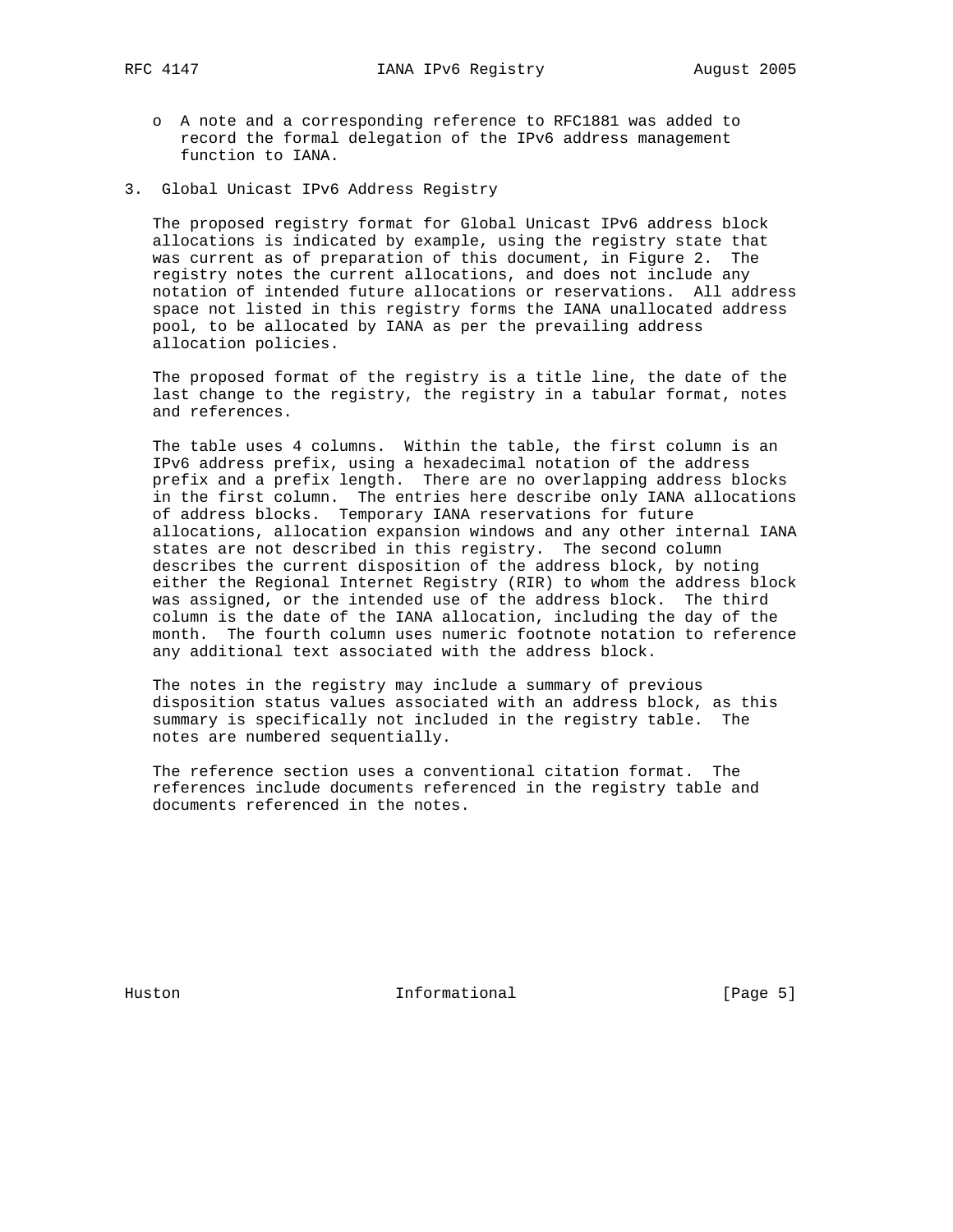-----------------------------------------------------

IPV6 GLOBAL UNICAST ADDRESS ASSIGNMENTS

[last updated 13 January 2005]

| Global Unicast Prefix Assignment |          | Date          | Note  |
|----------------------------------|----------|---------------|-------|
| 2001:0000::/23                   | IANA     | 01 Jul 99     | [1]   |
| 2001:0200::/23                   | APNIC    | 01 Jul 99     |       |
| 2001:0400::/23                   | ARIN     | 01 Jul 99     |       |
| 2001:0600::/23                   | RIPE NCC | 01 Jul 99     |       |
| 2001:0800::/23                   | RIPE NCC | 01 May 02     |       |
| 2001:0A00::/23                   | RIPE NCC | 02 Nov 02     |       |
| 2001:0000::/23                   | APNIC    | 01 May 02     | $[2]$ |
| 2001:0E00::/23                   | APNIC    | $01$ Jan $03$ |       |
| 2001:1200::/23                   | LACNIC   | 01 Nov 02     |       |
| 2001:1400::/23                   | RIPE NCC | 01 Feb 03     |       |
| 2001:1600::/23                   | RIPE NCC | 01 Jul 03     |       |
| 2001:1800::/23                   | ARIN     | 01 Apr 03     |       |
| 2001:1A00::/23                   | RIPE NCC | 01 Jan 04     |       |
| 2001:1C00::/22                   | RIPE NCC | 01 May 04     |       |
| 2001:2000::/20                   | RIPE NCC | 01 May 04     |       |
| 2001:3000::/21                   | RIPE NCC | 01 May 04     |       |
| 2001:3800::/22                   | RIPE NCC | 01 May 04     |       |
| 2001:4000::/23                   | RIPE NCC | 11 Jun 04     |       |
| 2001:4200::/23                   | ARIN     | 01 Jun 04     |       |
| 2001:4400::/23                   | APNIC    | 11 Jun 04     |       |
| 2001:4600::/23                   | RIPE NCC | 17 Aug 04     |       |
| 2001:4800::/23                   | ARIN     | 24 Aug 04     |       |
| 2001:4A00::/23                   | RIPE NCC | 15 Oct 04     |       |
| 2001:4C00::/23                   | RIPE NCC | 17 Dec 04     |       |
| 2001:5000::/20                   | RIPE NCC | 10 Sep 04     |       |
| 2001:8000::/19                   | APNIC    | 30 Nov 04     |       |
| 2001:A000::/20                   | APNIC    | 30 Nov 04     |       |
| 2002::/16                        | 6to4     | 01 Feb 01     | $[3]$ |
| 2003:0000::/18                   | RIPE NCC | 12 Jan 05     |       |
| $3$ FFE:: $/16$                  | 6BONE    | 01 Dec 98     | [4]   |
|                                  |          |               |       |

## Notes:

 [0] The assignable Global Unicast Address space is defined in [RFC3513] as being the address block defined by the prefix 2000::/3. All address space in this block not listed in the table above is reserved by IANA for future allocation.

Huston Informational [Page 6]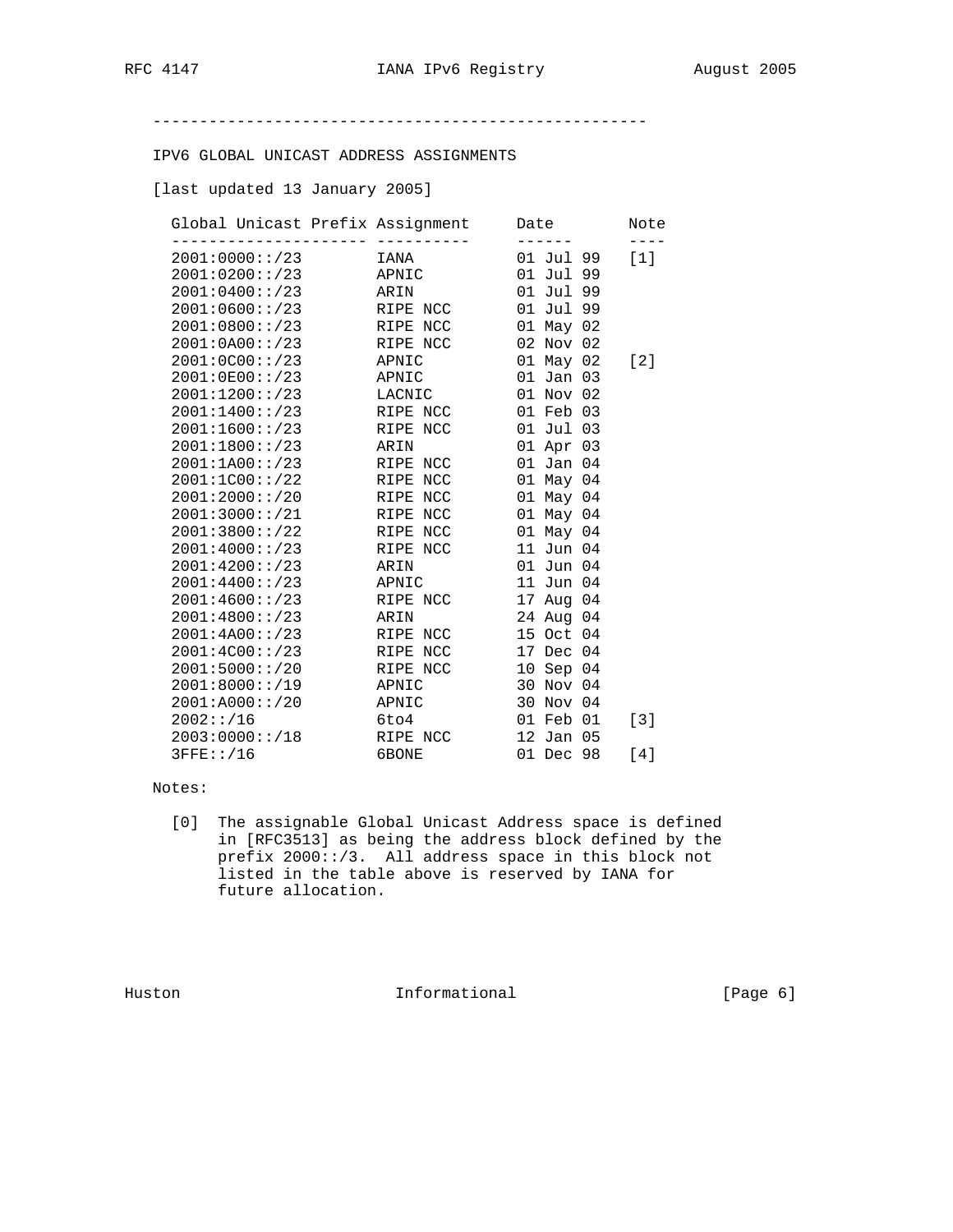- [1] The prefix assigned to the IANA, 2001:0000::/23, is for assignment for testing, experimental and trial usage by IANA [RFC2928].
- [2] 2001:0DB8::/32 has been assigned as a NON-ROUTABLE range to be used for documentation purposes [RFC3849].
- [3] 2002::/16 is reserved for use in 6to4 deployments [RFC3056]
- [4] 3FFE::/16 is an experimental allocation to the 6BONE [RFC2471]. This prefix will be returned to the unassigned address pool on the 6th June 2006 [RFC3701].

References:

- [RFC2471] R. Hinden, R. Fink and J. Postel, "IPv6 Testing Address Allocation", RFC 2471, December 1998.
- [RFC2928] R. Hinden, S. Deering, R. Fink and T. Hain, "Initial IPv6 Sub-TLA ID Assignments", RFC 2928, September 2000.
- [RFC3056] B. Carpenter and K. Moore, "Connection of IPv6 Domains via IPv4 Clouds", RFC 3056, February 2001.
- [RFC3513] R. Hinden and S. Deering, "Internet Protocol Version 6 (IPv6) Addressing Architecture", RFC 3513, April 2003.
- [RFC3701] R. Fink and R. Hinden, "6bone (IPv6 Testing Address Allocation) Phaseout", RFC 3701, March 2004.
- [RFC3849] G. Huston, A. Lord, A and P. Smith, "IPv6 Address Prefix Reserved for Documentation", RFC 3849, July 2004.

-----------------------------------------------------

Figure 2

Huston **Informational Informational** [Page 7]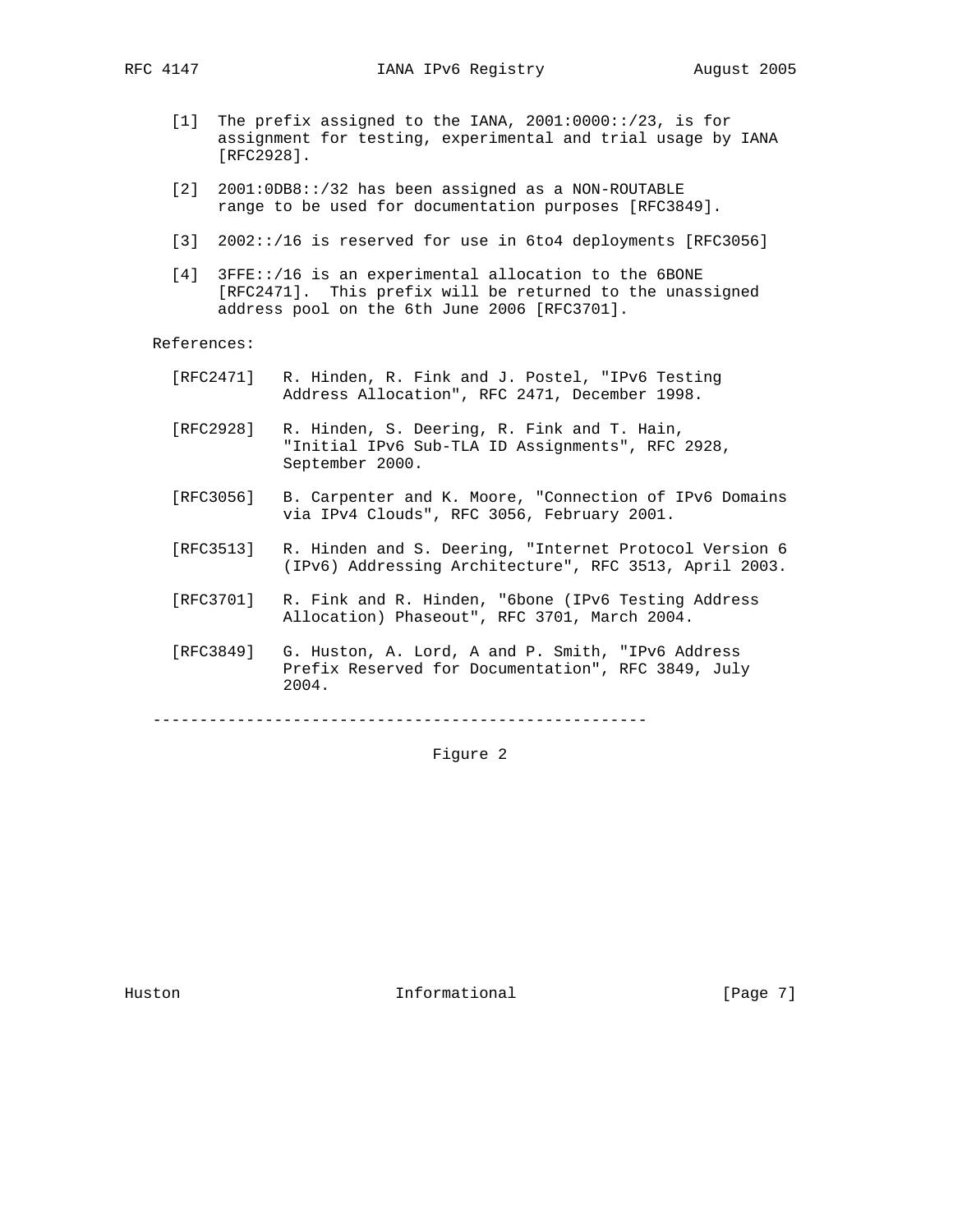- 3.1. Notes on Proposed Format Changes to the Registry
	- o The current registry name "iana-ipv6-tla-assignments" should be changed to "iana-ipv6-unicast-address-assignments".
	- o The title of the registry has been altered to remove the reference to "TOP LEVEL AGGREGATION IDENTIFIER".
	- o The TLA and Sub-TLA identifier assignments have been rolled into a single set of address prefixes and their assignment.
	- o The text commentary at the start of the registry contents has been removed.
	- o Binary value notation of the address prefixes has been removed.
	- o Further commentary on assignments, such as the planned phaseout of the 6BONE, is placed in a footnote.
	- o The registry continuation lines using ellipsis notation have been removed.
	- o Only assigned addresses are listed. All unassigned addresses, marked in the original IANA registry with the assignment note of "(future assignment)" have been removed, as has the entry marked "reserved \*)".
	- o Address assignments are listed using prefix size notation of the actual allocation, rather than reporting the allocation in sub units of /23 prefixes.
	- o The date of the IANA action includes the day of the month as well as the month and year.
- 4. IANA Considerations

 IANA is advised to adopt these formats for the IPv6 address registry and the IPv6 Global Unicast address registry.

5. Security Considerations

 Security of the Internet's routing system relies on the ability to authenticate an assertion of unique control of an address block. Measures to authenticate such assertions rely on validation that the address block forms part of an existing allocated address block, and that there is a trustable reference from the IANA address registry to the RIR, and a trustable reference from the RIR's registry to a Local Internet Registry or end-user Internet Service Provider.

Huston Informational [Page 8]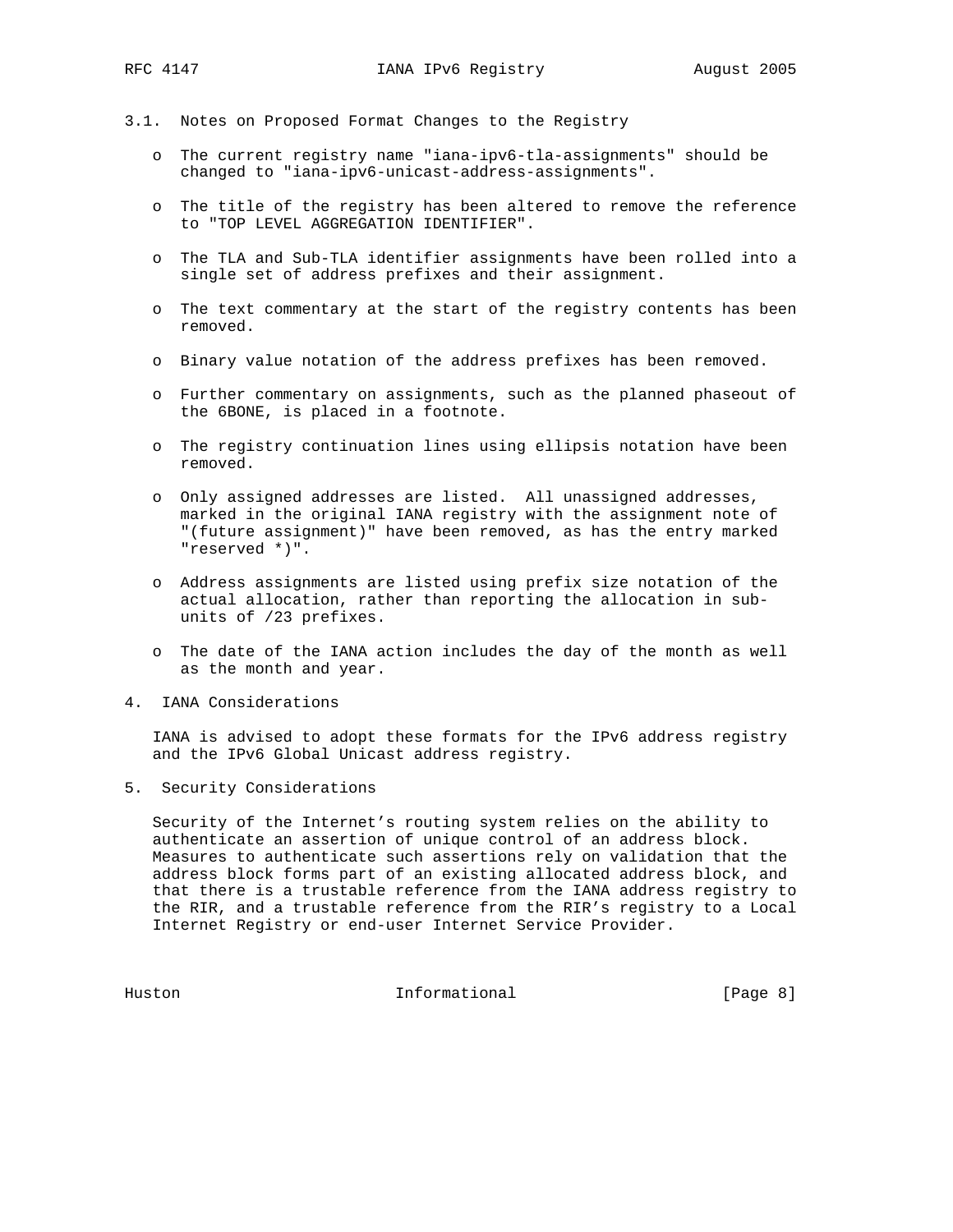The proposed format for the IANA registry is a small step towards the creation of a registry that can be used as a trust point for commencing a chain of address validation. Consideration should be given to IANA registry publication formats that are machine parseable, and also the use of file signatures and associated certificate mechanisms to allow applications to confirm that the registry contents are current, and that they have been published by the IANA.

6. Acknowledgements

 This document was prepared with the assistance of Kurt Lindqvist, Thomas Narten, Paul Wilson, David Kessens, Bob Hinden and Brian Haberman. Pekka Savola, Brian Carpenter, Christian Huitema and Michael Patton provided helpful review comments.

- 7. References
- 7.1. Normative References

| [RFC3513] | Hinden, R. and S. Deering, "Internet Protocol |
|-----------|-----------------------------------------------|
|           | Version 6 (IPv6) Addressing Architecture",    |
|           | RFC 3513, April 2003.                         |

7.2. Informative References

| [iana-ipv6-reqistry] | IANA, "IANA IPv6 Address Registry",<br>December 2004.                                            |
|----------------------|--------------------------------------------------------------------------------------------------|
| [iana-ipv6-tla]      | IANA, "IANA Registry of IPv6 Top Level<br>Aggregation Identifier Assignments",<br>December 2004. |

Author's Address

 Geoff Huston Asia Pacific Network Information Centre

 EMail: gih@apnic.net URI: http://www.apnic.net

Huston **Informational Informational** [Page 9]